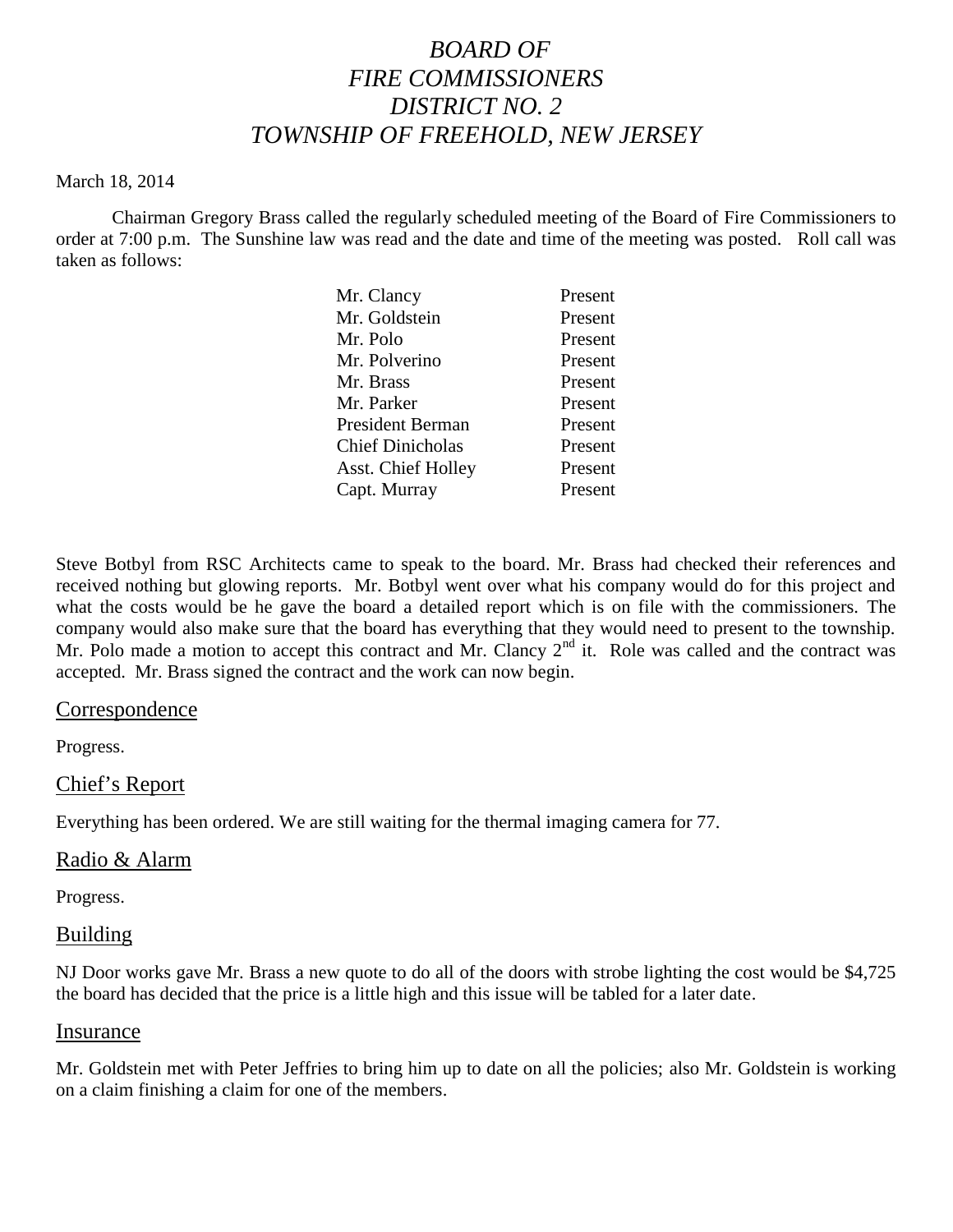# Maintenance

Mr. Polo spoke to Eddie May and 90 is due for some maintenance which he will get a quote on doing all 5 pumpers and get back to the board at a later date.

## New Business

President Berman raised the question on what the protocol would be if a member is not satisfied with their classification. A member was not satisfied and handled it improperly so going forward the members that are not satisfied will no longer contact Access Health directly they are to just get a letter from their doctor and send it in by mail to Access Health.

## **Old Business**

Nothing at this time.

## Treasurer's Report

| <b>Freehold Savings Bank</b> |  |
|------------------------------|--|
|------------------------------|--|

|               | Checking                      | 411.64         |  |
|---------------|-------------------------------|----------------|--|
|               | <b>Money Market</b>           | 695,899.33     |  |
|               | CD                            | 1,025,903.19   |  |
| Total assets: |                               | \$1,722,214.16 |  |
| March Bills   |                               |                |  |
| 9062          | JCP & L                       | 374.59         |  |
| 9063          | <b>NJ Natural Gas</b>         | 2,179.99       |  |
| 9064          | <b>Verizon Wireless</b>       | 972.32         |  |
| 9065          | <b>Staples</b>                | 453.15         |  |
| 9066          | Verizon                       | 472.68         |  |
| 9067          | Cablevision                   | 259.10         |  |
| 9068          | Dennis Polo                   | 9,000.00       |  |
| 9069          | <b>Richard Clancy</b>         | 8,000.00       |  |
| 9070          | <b>Gregory Brass</b>          | 8,000.00       |  |
| 9071          | <b>Samuel Polverino</b>       | 8,000.00       |  |
| 9072          | David Goldstein               | 2,000.00       |  |
| 9073          | E. Freehold Fire Co.          | 25,000.00      |  |
| 9074          | Coby Graphics                 | 160.00         |  |
| 9075          | <b>Dunkin Donuts</b>          | 53.50          |  |
| 9076          | E. Freehold Fire Co.          | 60.00          |  |
| 9077          | Vigg Designs                  | 37.92          |  |
| 9078          | Stefano's Pizzeria            | 296.00         |  |
| 9079          | Evan Berman                   | 190.00         |  |
| 9080          | Romeo's Pizza & More          | 524.00         |  |
| 9081          | Crown Trophy                  | 525.00         |  |
| 9082          | Greenblade                    | 1,299.99       |  |
| 9083          | NJ Fire & Equip.              | 2,996.14       |  |
| 9084          | Holmes & McDowell             | 1,837.00       |  |
| 9085          | Lee Beaton                    | 41.11          |  |
| 9086          | <b>Anthony Panzarino</b>      | 152.00         |  |
| 9087          | US Grounds Maint. Corp.       | 487.59         |  |
| 9088          | Twp. Of Freehold              | 53.14          |  |
| 9089          | <b>Ocean Security Systems</b> | 270.00         |  |